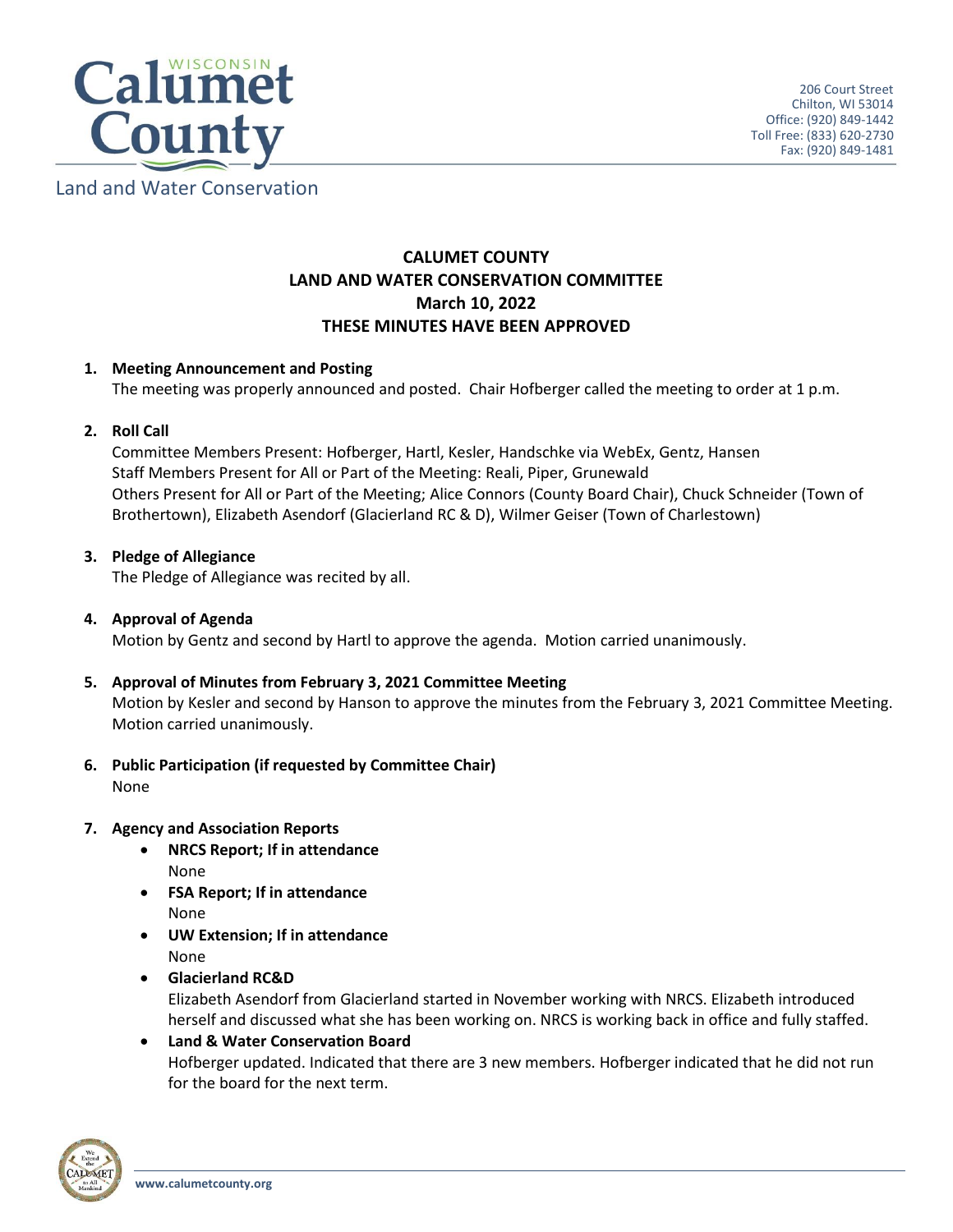# **8. Communications**

# **DATCP Report; March 2022**

Reali updated. Annual report for DATCP that is due on March 15, 2022 has been submitted.

### **9. Convene Meeting and Enter Public Hearing**

Hofberger convened meeting at 1:11 p.m. and entered into public hearing.

a) Petition 1: Calumet County; Amendments to Chapter 18 Environment, Article IV Manure Storage and Runoff Management.

Hofberger introduced the amendments and that the amendments are more clerical changes. Reali went over the changes with the Committee and others in attendance. Minor text changes, definitions, and timelines were changes made within the amendments.

- b) Petition 2: Calumet County; Amendments to Chapter 10 Buildings and Building Regulations, Article III Post-Construction Stormwater Management Very few changes made with this amendment, changes to pollutant load reductions on the Lake Winnebago watershed and authority over fee schedule changes were the two changes proposed.
- c) Petition 3: Calumet County; Amendments to Chapter 18 Environment, Article II Nonmetallic Mining **Ordinance**

Changes will be made to ensure NR135 consistency. East Central Wisconsin Regional Planning Commission will take over program so changes in the program contact are reflected.

# **10. Close Public Hearing and Reconvene Regular Meeting**

The public hearing was closed at 1:40 p.m. by Hofberger and reconvened to regular meeting.

#### **11. Items for Action or Discussion**

**a) Petition1; Approval or Denial**

Motion by Hartl and second by Handschke to approve Petition 1 and move to County Board for full approval. Motion carried unanimously.

- **b) Petition 2; Approval or Denial** Motion by Kesler and second by Hartl to approve Petition 2 and move to County Board for full approval. Motion carried unanimously.
- **c) Petition 3; Approval or Denial** Motion by Gentz and second by Hansen to approve Petition 3 and move to County Board for full approval. Motion carried unanimously.

#### **d) 2021 MS4 Annual Report**

Reali gave an overview of the MS4 Annual Report including the Program Evaluation which indicated changes that can be made to improve permit compliance and program efficiency.

# **12. Report of Department**

#### **Staff Reports**

Reali gave updates on his staff. Hofberger asked Elizabeth to go over what she does so the board can have a better understanding.

#### **13. Report of Committee Members**

Hartl gave an update on the WI Land & Water Annual Conference.

#### **14. Upcoming/Past Events**

None